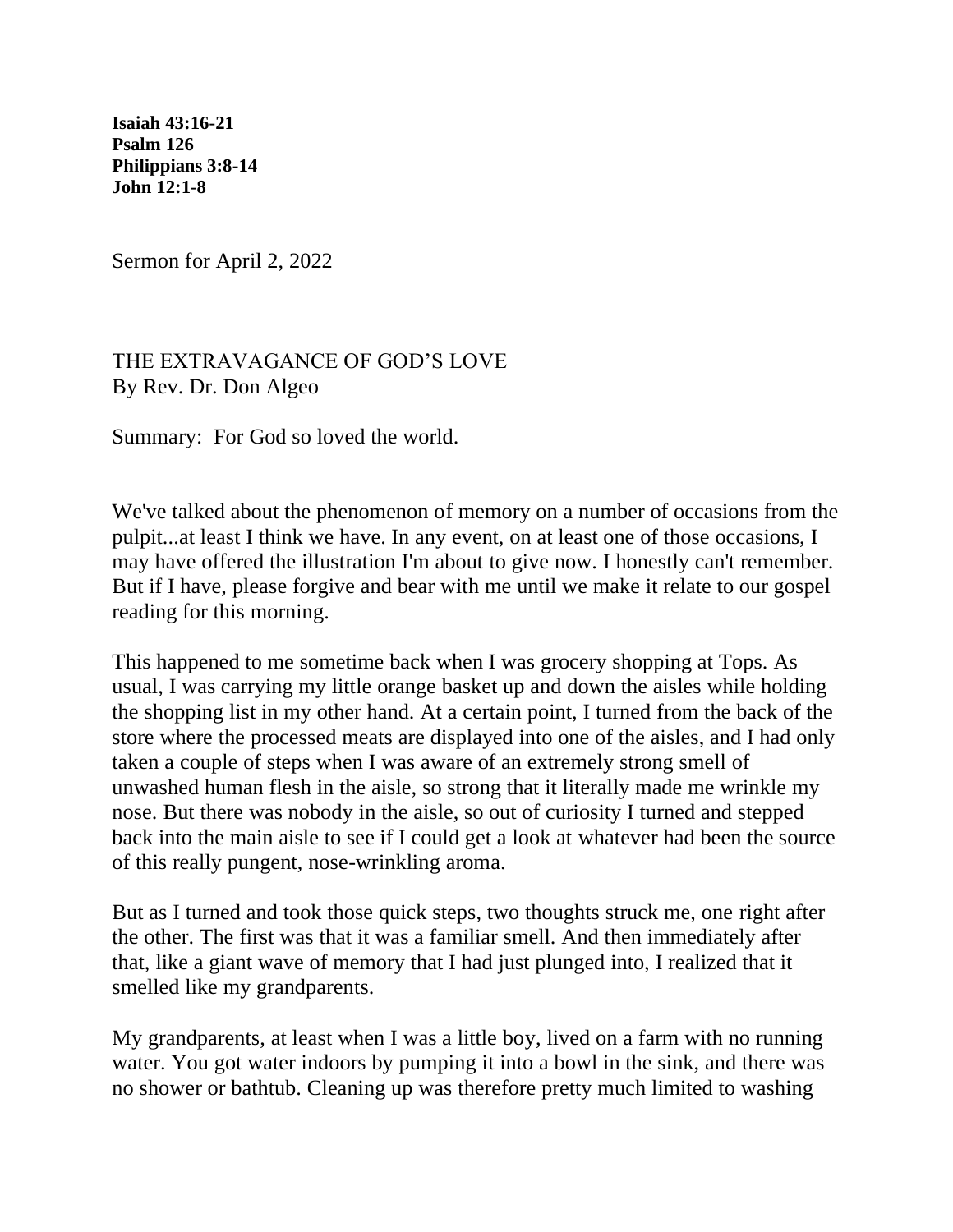your hands and face, clothing was worn day after day after day of hard work, and needless to say, there was no deodorant.

Nevertheless, at no time on the many occasions when I visited them as a boy on their farm had I ever been aware that they had a strong odor, nor during the sixtyplus years since that time had I ever once thought of how my grandparents used to smell.

And yet that day in Tops, the memory of that smell and its association with my grandparents just overwhelmed me, to the extent that I broke out laughing like an idiot at the sheer strangeness of what had just happened.

We're all familiar with this phenomenon, aren't we? But that doesn't make it any less mysterious that our sense of smell is somehow more intimately linked with our memory than any of our other four senses. I'm sure the evolutionary biologists could manufacture some ludicrous but scientific sounding flabber-jabber for why this might be so; but I prefer the much more straightforward explanation that it is one of God's sweetest and most whimsical gifts to us, his children.

The reason I'm going on about this this morning is because of something that has always stood out for me in the passage from John that we read this morning, about the lovely incident in which Mary cleans the feet of Jesus with expensive perfume. Matthew, Mark and Luke all have versions of this same episode in their gospels, but only in John's gospel do we hear of this one detail, in verse 3:

## *And the house was filled with the fragrance of the oil.*

That's a detail that it would only occur to provide to someone who had been there on the occasion, and now, writing his gospel some sixty-plus years later, it's the memory of that aroma that fills John's mind, just as the sixty-plus year-old memory of my grandparents and their world filled my mind that day in Tops.

There is never anything accidental or incidental in John's gospel; every detail is included for a reason. And I think the reason he included this detail in his account is that he wanted to stress the importance of memory to the life of the church of Christ: just as the aroma of her perfume filled that house that day, so the memory of what she did will filled the entire house of Christ forevermore.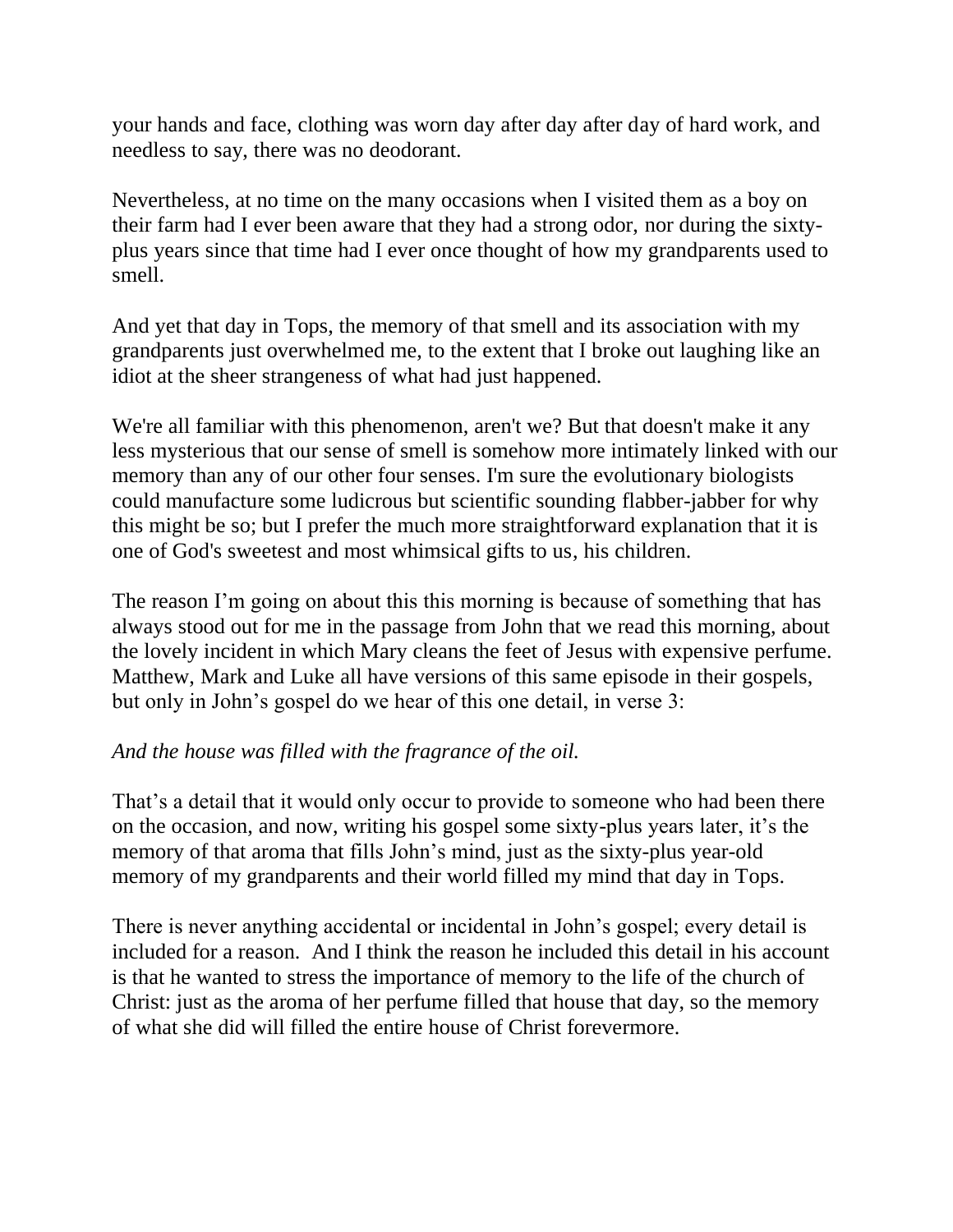And what did she do – or rather, what was there about what she did – that John wanted the church to remember, and not just to remember, but to be filled with, to be overwhelmed with, to be flooded with, forevermore?

Because the roads in Israel were unpaved, and therefore often either muddy or dusty, and because people wore crude sandals – usually just a strip of leather with a strap – it was the custom of the time when a host invited guests to dinner that the host would provide a wash basin filled with water for the guests to bathe their feet before they reclined at table. It was commonly a practice as well for the host to put a drop or two of perfume into the basin to help the feet smell good.

But that's not what Mary did on the occasion when Jesus came to dine with her sister and her and their brother Lazarus. She didn't just add a drop or two into the wash basin; she poured her entire container of nard, a very precious perfume and undoubtedly the most valuable thing she owned into the basin to wash and perfume the feet of Jesus!

And that was what Judas objected to: not the act itself, but the extraordinary extravagance of the act.

And it was clearly the extravagance of Mary's act of love that John wanted to link with the church's memory by invoking the image of the aroma of the perfume spreading throughout the whole house. In the accounts of the episode that we find in both Matthew and Mark, Jesus in fact makes explicit that what this woman has done should be remembered forever, but I like the way John has incorporated that memory of the aroma of the perfume to make the same point even better.

Throughout the OT, the image of a sweet aroma rising to God from sacrifices made to him is used because of the association of aroma with memory. The aroma of the sacrifices is sweet to God because it reminds him of the love he has always had for his chosen people.

And I think that's exactly the use of this particular and deeply poignant personal memory that John is making in his gospel. What John is saying is that the church must always remember – must always be filled with the memory – of this woman's extravagant love on that occasion a few days before Christ's crucifixion. It was a love that gave no thought to herself, that sacrificed the very best she had, that didn't care what the world thought. That's the love that John wants the church to remember.